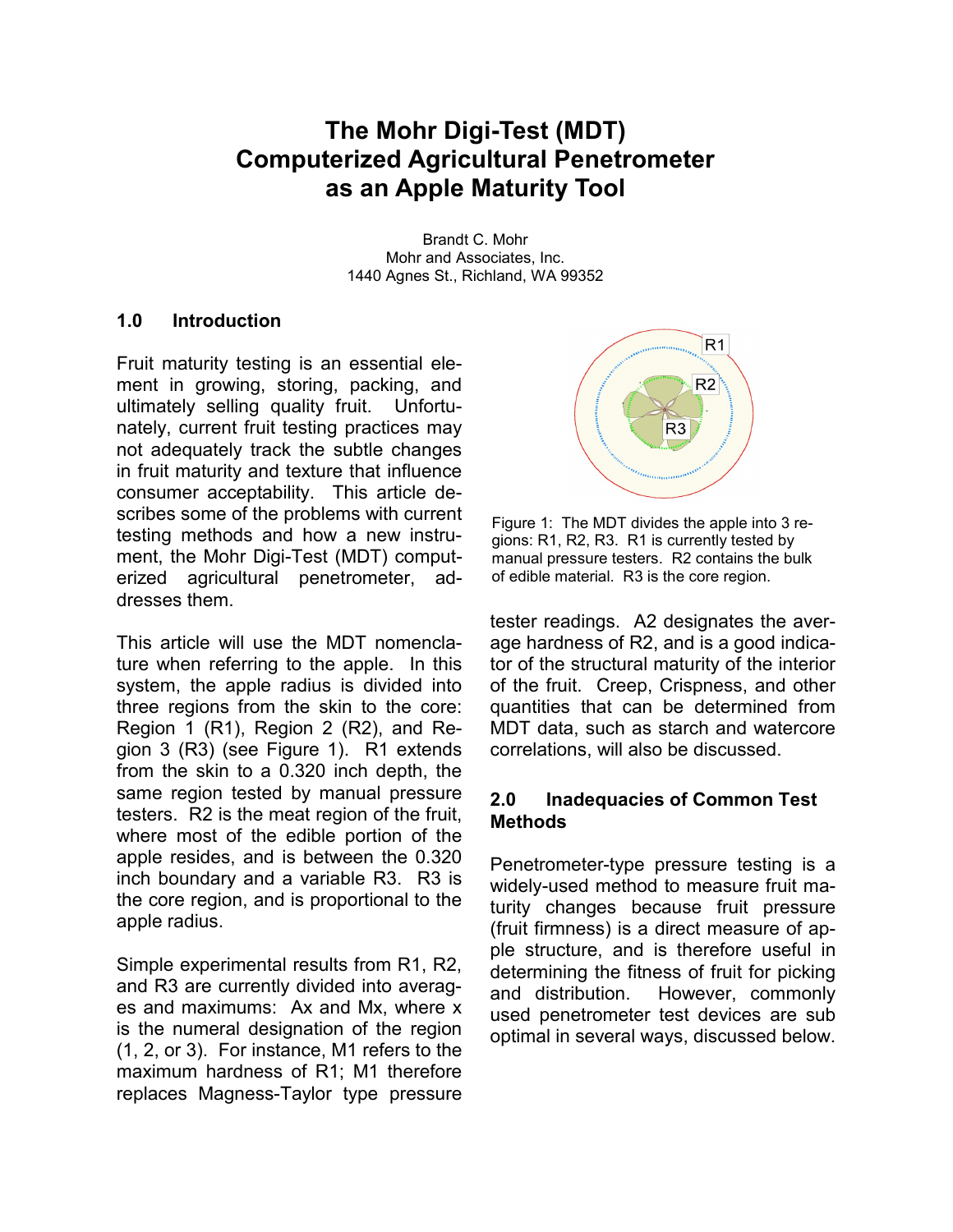

Figure 2: Standard manual pressure testers suffer from a sensitivity to testing rate, as this figure demonstrates. The manual tester, in red, was depressed to a carefully calibrated stop at different test velocities, producing a wide range of readings. The MDT, on the other hand, tested at a fixed rate to the same depth, producing considerably more precise readings.

# **2.1 Testing Rate Error**

Commonly-used manual and electronic pressure testers are susceptible to changes in testing rate. Because of this, variations in test velocity between operators and/or individual tests can skew results. Slow rates allow the fruit material to relax (or creep) during testing, producing low pressure readings. Higher testing rates conversely produce higher readings. A constant-rate test is ideal, but is not possible with a hand-powered testing device.

Figure 2 illustrates this principle. A tennis ball was pressure-tested multiple times with both a MDT unit and a manual pressure tester fixed on a drill press stand. The results, manual tester in red and M1 in black, give an idea of the relative precision of each method. The manual pressure tester was depressed to a carefully calibrated stop (0.320 in.) during each test, but at slightly different rates, producing varying results. The MDT unit depressed itself to the same depth, but kept a constant rate to within 1:32,000. The firmness values it produced are accurate to better than 0.015 lb, varying only because of the partial decompression of the ball during each test.

The importance of such a comparison is important to recognize — it suggests that a manual tester must be used many times and the results averaged to approach the level of precision of a single test with a constant rate device like the MDT. If the operator of the manual tester uses consistently high or low testing velocities, his results will be consistently inaccurate as well as imprecise.

# **2.2 Internal Fruit Pressure**

Currently used penetrometer test devices, regardless of their accuracy or precision, do not show internal fruit maturation reliably, since they measure external fruit pressure (R1) and essentially ignore R2 and R3, which represent the bulk of the edible material present in the fruit. Our research suggests that external fruit pressure can remain relatively constant while internal fruit pressure (and texture) continues to decline. This can be troublesome, since fruit that has reached a plateau in terms of external fruit pressure readings will continue to soften internally, as evidenced by R2 and R3 readings.

Figure 3 shows this phenomenon in a group of Mid-Columbia Red Chief apples tested with the MDT prior to picking. In this figure, external fruit pressure (M1) slows in its rate of decline over time. In contrast, internal fruit pressure (A2) continues its former rate of decline. Testing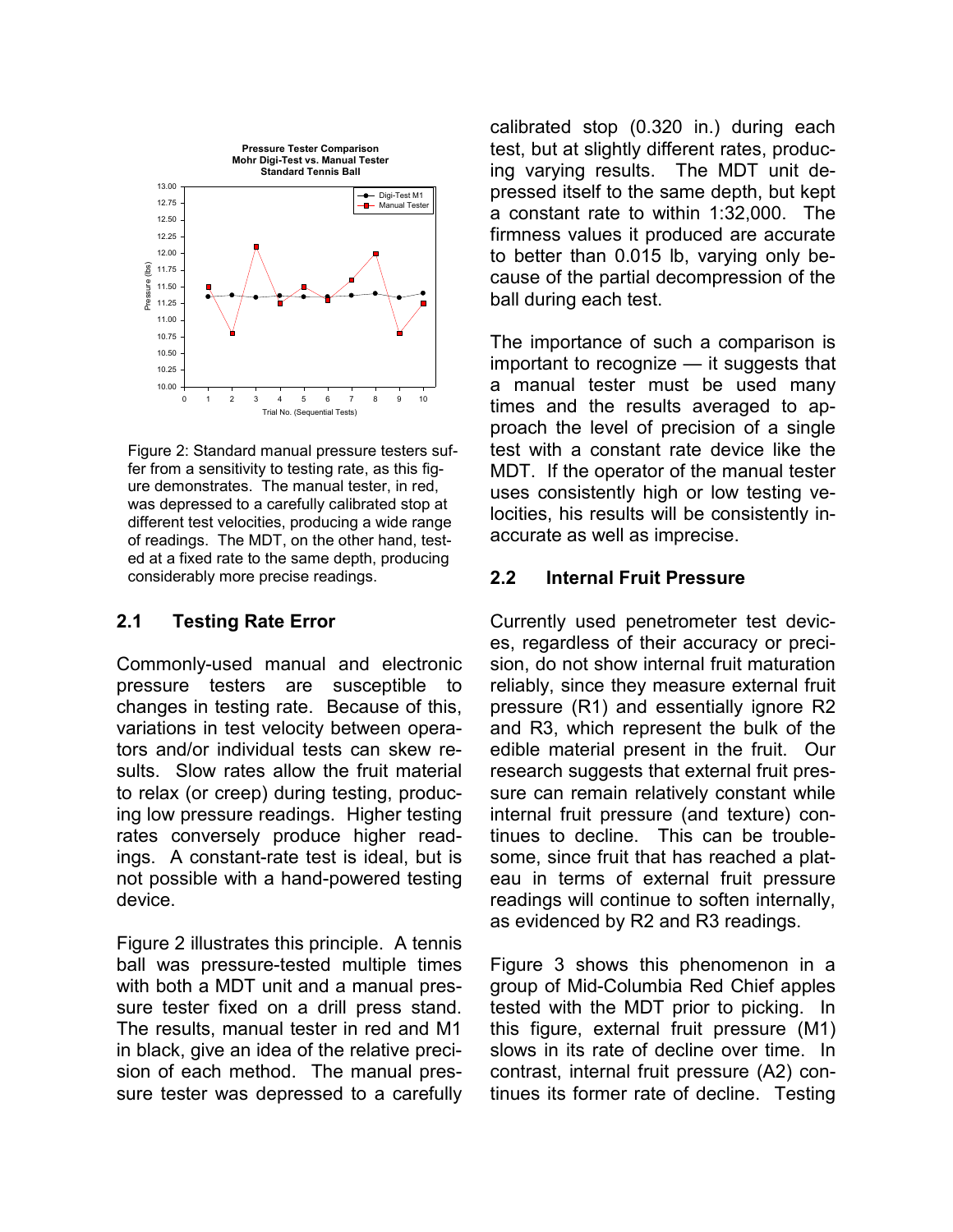

Figure 3: External fruit pressure can be misleading, as this figure representing a group of Mid-Columbia Red Chief apples shows. External fruit pressure (M1) shows little change past day 10, but the interiors of these fruit were still maturing, as their A2 readings show. Picking before day 10 would have produced fruit with better texture and greater longevity

only external fruit pressure leaves growers and distributors blind to the internal condition of their fruit. Our research has confirmed this same result in several other apple varieties.

# **2.3 Limitations of Constant-Rate Penetrometer Pressure Testing**

Even constant-rate penetrometer pressure tests including the interior of a fruit are not always useful in tracking maturity changes. For example, Fuji apples are felt to be structurally robust enough to be held on the tree longer prior to harvest to increase color and/or produce watercore.

Late in the season, the pressure measurements have reached a plateau, and starch readings are of limited value. While it may appear that fruit structure has reached a plateau also, our research shows that changes are occurring in fruit structure that are readily measurable with the MDT.

One method that allows growers and distributors to measure previously subtle changes in their fruit is the Creep relaxation test. Creep relaxation (described in more detail later) is the amount the fruit material relaxes or gives way under a constant load. When full testing mode is selected, a Creep test segment is embedded within an MDT test at the beginning of R2.

Figure 4 illustrates Creep test data from a group of Mid-Columbia striped Fuji apples tested during the last few weeks before final picking. M1 and the Creep relaxation of the fruit, CP, are plotted with respect to time prior to picking. In this figure, the external fruit pressure, M1 remains relatively constant while Creep (the amount the fruit material relaxes under constant load) increases dramatically. This same dramatic change can be used as a diagnostic to carefully monitor apple maturity when other methods fail.



Figure 4: Fruit pressure testing is not sensitive in soft fruit that has reached a pressure plateau, as in this group of Mid-Columbia Fuji apples. The MDT *Creep* test, on the other hand, provides a reproducible method for tracking maturity in such fruit.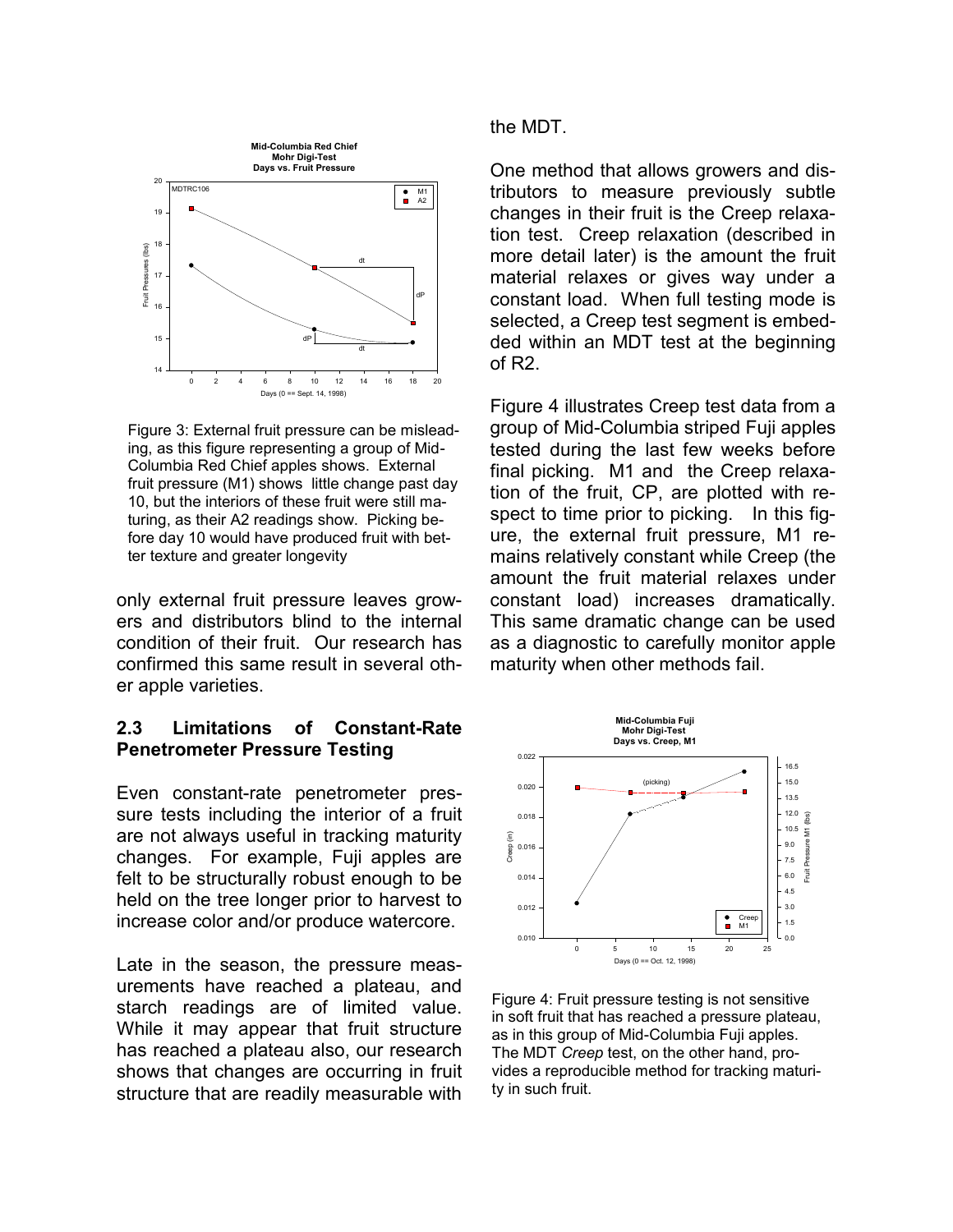

Figure 5: Fruit pressure profile through the radius of a Mid-Columbia Red Delicious apple. This profile represents a constant-rate test with two optional interspersed Creep test segments (spikes present at 0.32 inch and 0.83 inch displacement).

# **3.0 The MDT Test Record**

Electronic records have the potential to become increasingly complex as increasingly complex testing methodologies are employed. Because of this, a specific design goal for the MDT has been to present potentially complex data in a format that is easily interpretable. The contents of the MDT electronic record and important correlations are discussed below.

### **3.1 Test Identifiers and General Info**

These include time, date, database categories, fruit diameter. The operator may choose to enter any of a number of other characteristics prior to or after the test. Options allowing easy entry of data with a bar-code scanner and/or GPS unit are available.

#### **3.2 Fruit Pressure**

This data includes information from throughout the fruit  $-$  skin region (R1), meat region (R2), and core (R3).

Figure 6 is an example of a pressure history (a stress-strain curve) through an apple. This figure represents pressure samples taken at a fixed sampling rate throughout the test. The test plunger proceeds to the core and then retreats. Approximately 30,000 pressure samples are taken during a test.

### **3.2.1 External Fruit Pressure**

As mentioned previously, maximum external fruit pressure (M1) correlates to current Magness-Taylor type penetrometer test values.

#### **3.2.2 Internal Fruit Pressure**

Internal fruit pressure (values from R2



Figure 6: In this figure, starch is plotted with respect to *A2* for a group of Red Chief and Silver Spur apples. The resultant curve can be used to estimate starch. Such estimation could reduce the need for starch testing.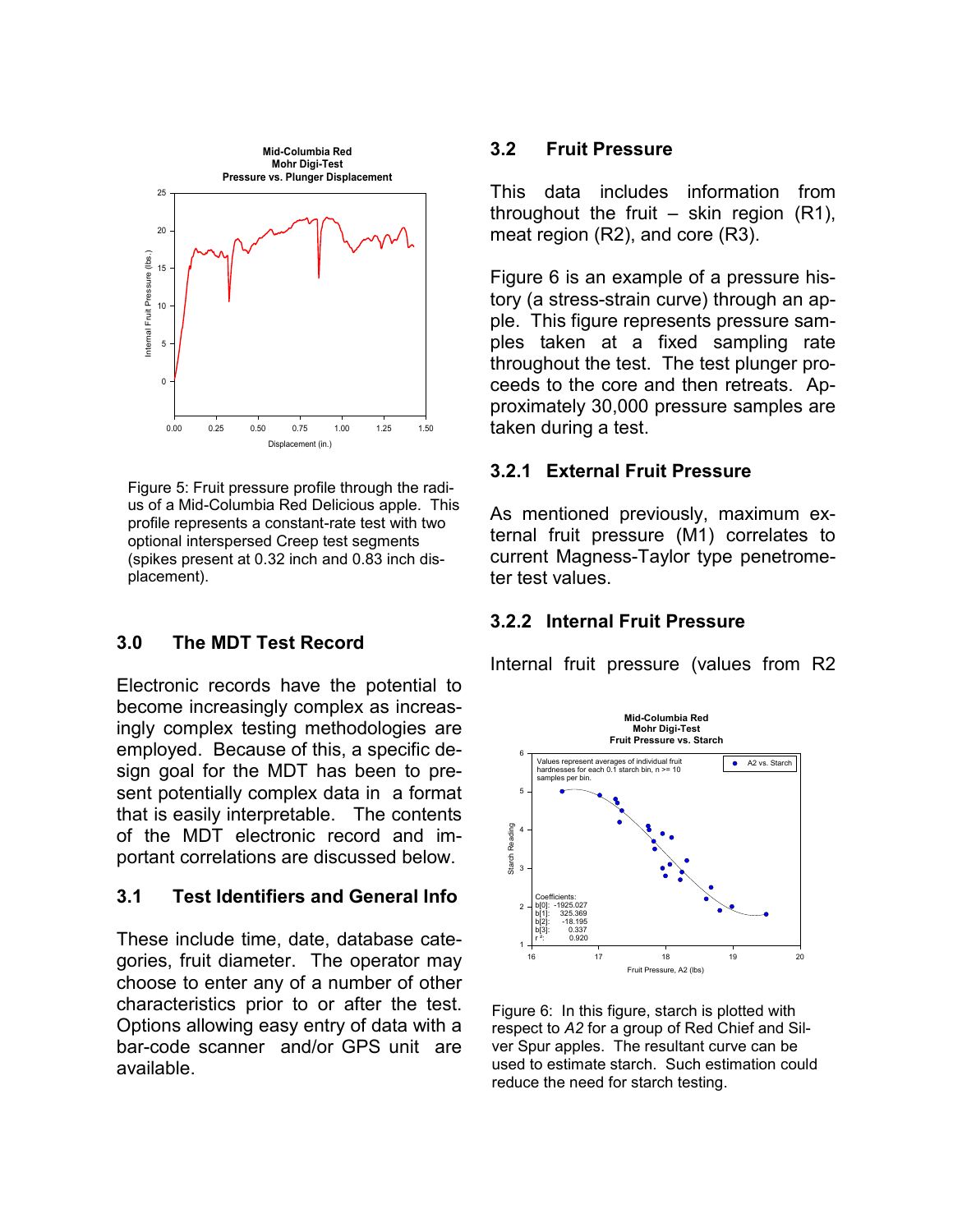

Figure 7: This figure shows the Creep curves of two individual fruits. Poor apple shows an unacceptable Creep displacement, while Good apple shows little displacement. Creep tests are capable of showing subtle changes in fruit maturity, particularly if the group of fruit being tested have M1 < 16 lbs.

and R3) have a number of important correlations, some discussed previously. Another interesting correlation is that of A2 with starch. A sample correlation is shown in Figure 7. The blue markers represent pressure and starch averages of 10 apples with similar starch readings.

# **3.3 Creep Test**

This portion of the MDT test represents a software adjustable amount of time given to a constant load test segment that measures the relaxation rate of fruit material. As mentioned previously, creep can be used to measure maturity changes that are otherwise subtle or impossible to detect. Excessive Creep rates signal that the fruit being tested is nearing undesirable maturity levels.

Figure 7 shows the difference in Creep curves between a high-pressure, firmtexture apple and a low-pressure, poortexture apple. In the figure, the displacement of the test plunger is plotted with respect to time for a constant load of 10 lbs, starting at the R1-R2 boundary. The undesirable apple shows an obvious creep displacement, while the less mature apple shows no displacement. Creep strain becomes more apparent as fruit pressure declines.

### **3.4 Crispness Test**

The MDT's data acquisition electronics can sample pressure thousands of times during a single test. A mathematical transform of some of these data produce a measure of the average energy released at different frequencies during the test. This measure is theoretically similar to the energy released during a bite, and has therefore been termed the Crispness measure.

There is an empiric relationship between Crispness and pressure. Figure 8, which



Figure 8: Crispness values serve several purposes. First, they provide a high-fidelity glimpse at the maturation of firm fruit, since subtle changes will produce relatively large changes in Crispness values. Second, they provide a confirmation of pressure readings. Third, they may be useful in the estimation of watercore, as discussed later.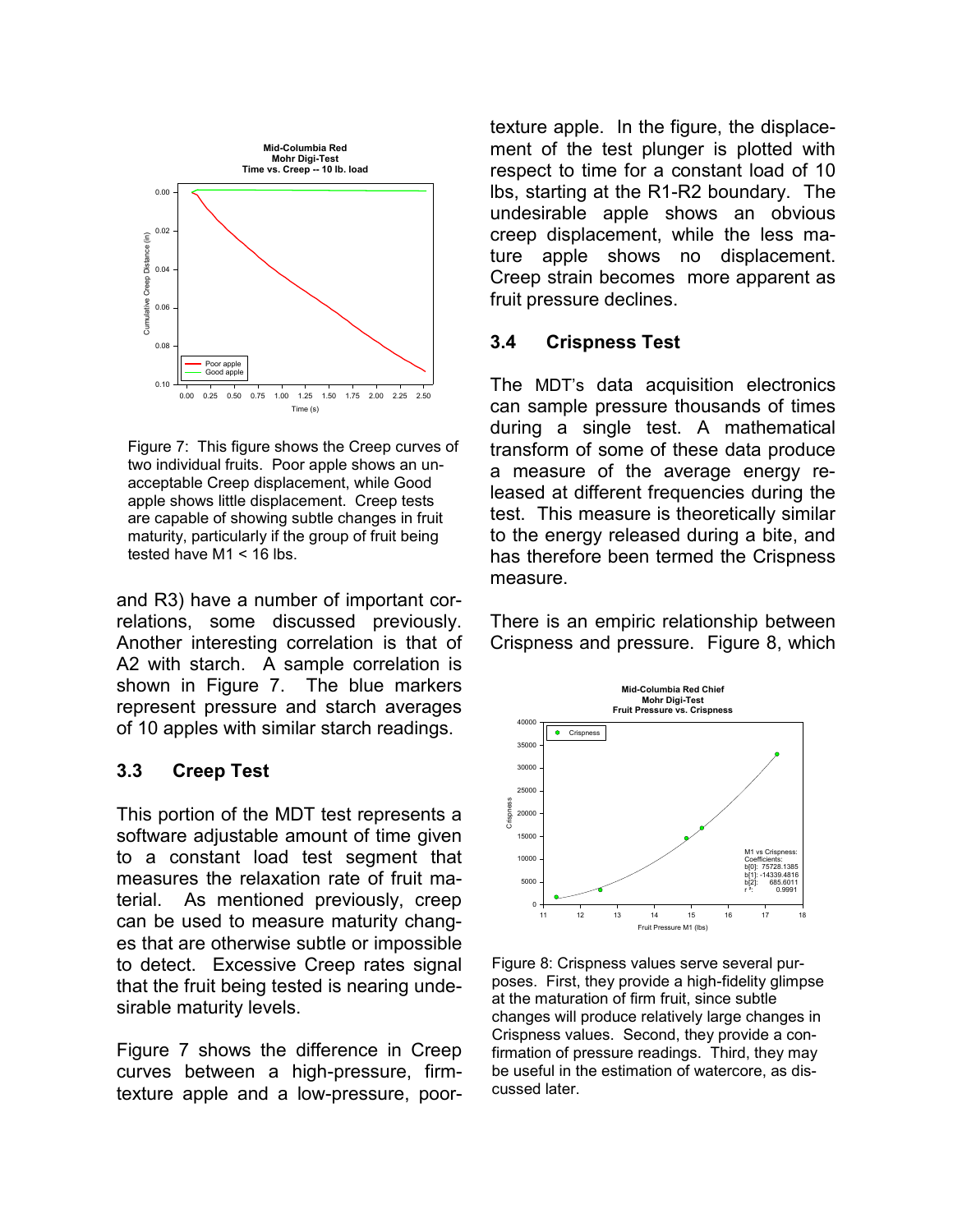represents the relationship between M1 and Crispness for a group of Mid-Columbia apples, shows that apple Crispness falls off sharply with fruit pressure. For instance, a 14 lb apple is 3 to 4 times higher in Crispness than a 12 lb apple, as is shown in the figure. This suggests that relatively small pressure differences can add up to big differences in texture and therefore in consumer satisfaction.

Apart from acting as a measure to quantify the texture of fruit, our research suggests that Crispness test results can be used in some instances to predict watercore levels in apples with similar pressure readings. The MDT could allow a more accurate look at what fruit is developing watercore, and when.

Figure 9 shows the relationship between Crispness and watercore for a group of Mid-Columbia Fuji apples with relatively similar pressure values. The ability to predict average watercore values as a matter of routine large-scale sampling could prove valuable to the grower.



Figure 8: This figure shows Fuji apples with similar pressure values. High watercore (WC) readings associate with low *Crispness* values. Results like this suggest that *Crispness* may be used to estimate watercore levels.



Figure 10: The QF is a comprehensive value that incorporates all MDT data. Each factor that goes into the QF (M1, A2, A3, Creep, and Crispness) has a weighting factor that is specific to fruit type. For this group of fruit, the QF could have been used to optimize picking and shipping dates.

#### **3.5 Quality Factor**

The Quality Factor is a weighted sum of MDT results, and is designed to provide an easily-interpretable measure of consumer acceptability. Scaled between 0 and 100, the QF identifies fruit that is reaching optimal picking maturity (QF 100) or falling below the pre-shipping acceptability limit (QF 0).

Figure 10 shows typical *QF* values for a group of Mid-Columbia Red Chief apples before and after picking. Note that picking should probably have been accelerated. However, in this case, most of the QF drop occurred in the post-CA distribution channels, resulting in sub-par fruit for the consumer. Monitoring the Quality Factor of the fruit would have been an easy way to optimize the time of picking and shipping, and also to monitor the effectiveness of CA storage parameters.